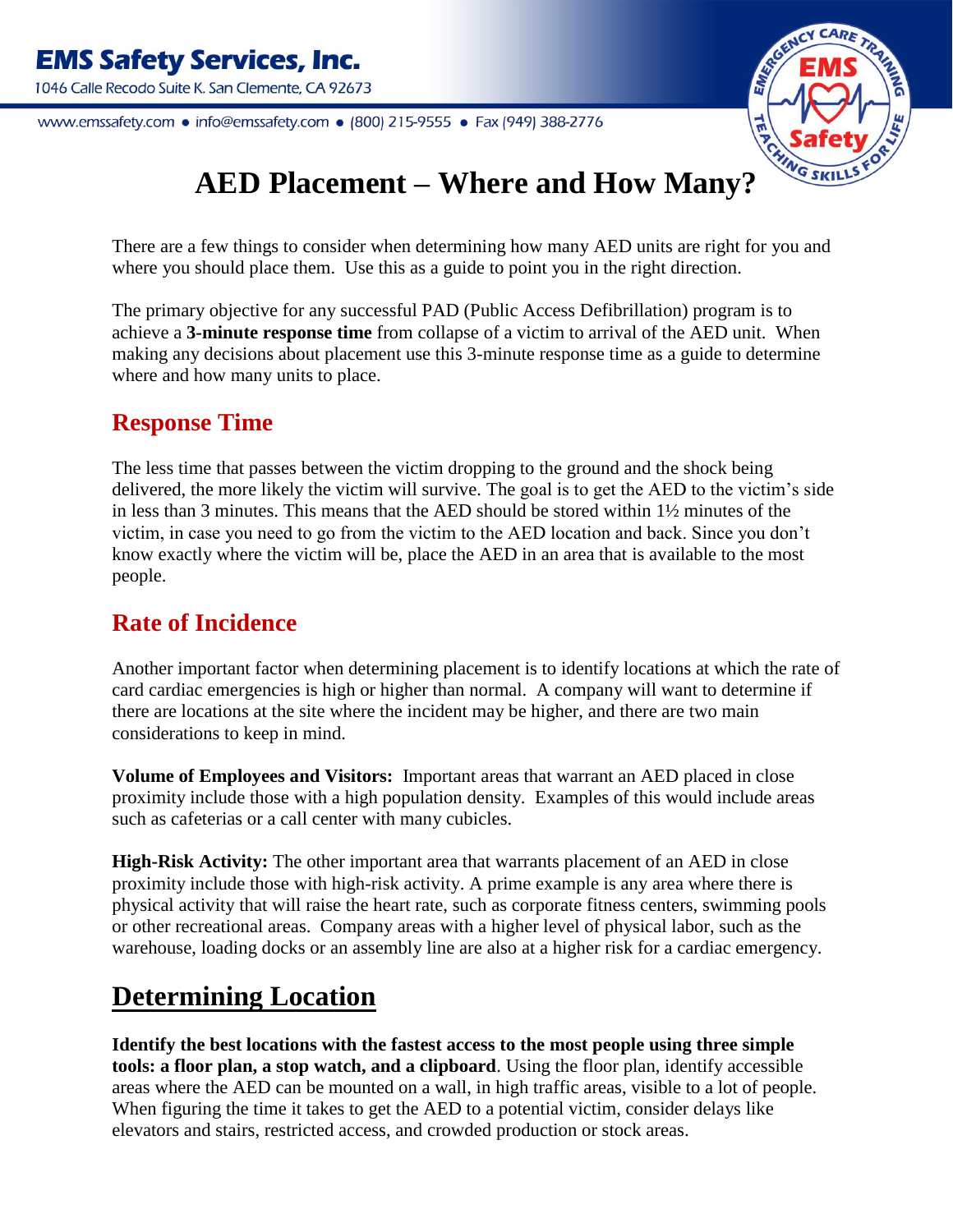Take your stop watch to the proposed AED location and start timing. **Note: Time this exercise while walking at a quick pace but not a run.** Walk north for 1½ minutes, and mark the area you're standing in on the floor plan. Return to your proposed AED location and repeat the exercise south, east and west. You should end up with four marked areas around your proposed AED location.

Draw a circle through the marked areas which indicate a radius of 1½ minutes from your proposed AED location. You can see what areas are covered and what areas are left out. When the highly populated coverage areas have circles that are touching, you've done a good job protecting as many employees as possible. If the budget won't allow enough AEDs to cover all the areas, then protect as many employees as possible.



Remember, once the AED reaches the victim's side, it should take less than 90 seconds to prepare the AED and deliver a shock, if indicated. The 'drop-to-shock' time is critical to successful defibrillation.

## **Physical Placement**

Once you determine how many AED units are needed, it is important to carefully consider the actual location. The location must be accessible to trained rescuers if needed. The AED itself needs to be secure and accessible. The location should have a nearby phone with easy access to an outside line so that the 911 can be dialed. It should also be a location that either all staff knows about or can be advised of. Some examples may be the main receptionist area, cafeteria, main hallway, first aid station, fitness room or security post.

## **Potential Problems**

## **Vertical Response Time**

Remember that response time is determined based on how long it takes to actually reach a potential emergency scene. This means that office complexes, high-rise buildings and multi